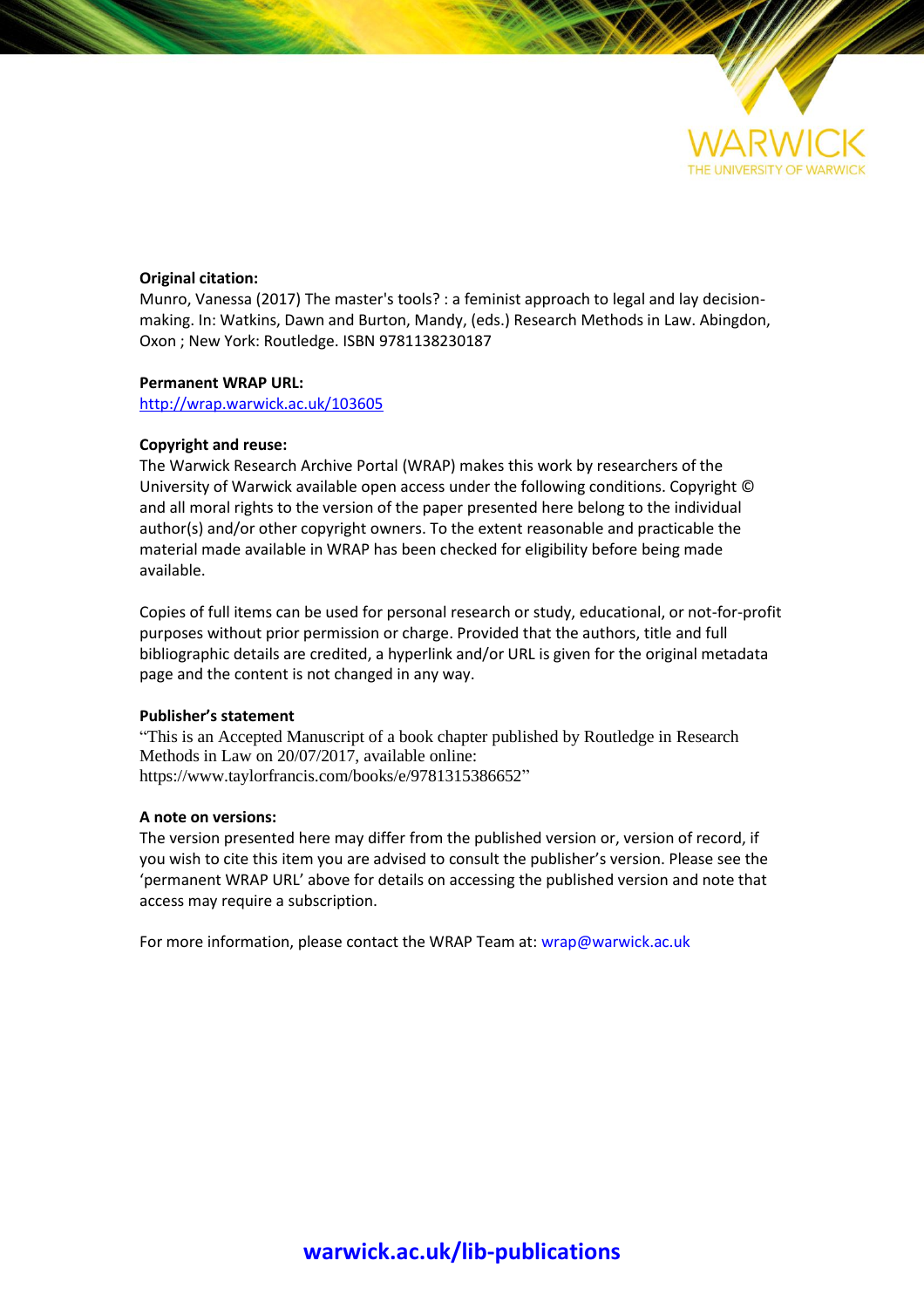# **The Master's Tools? A Feminist Approach to Legal and Lay Decision-Making** *Vanessa E Munro<sup>1</sup>*

It is neither possible, nor desirable, within the confines of this chapter to purport to offer any kind of 'instruction manual' for doing feminist legal research. Instead, my aim in the following discussion is to give a brief sketch of key theoretical contributions that feminist analyses have made to our understandings of, and expectations in relation to, law and legal process.<sup>2</sup> Having done so, I explore some of the ways in which feminist methods can be deployed in empirical socio-legal research,<sup>3</sup> and highlight in particular its utility in the context of studying the parameters, content and dilemmas of lay (and quasi-legal) decision-making. As part of this discussion, I also draw attention to some of the tensions that can arise in meeting the demands of access and impact associated with this genre of research whilst preserving the critical and deconstructive spirit of feminism.

## A Tentative Mapping of (Some) Feminist Theoretical Terrain

This chapter inevitably starts with a hefty disclaimer: there is no such thing as a unified feminist jurisprudence nor a universally shared feminist legal method. Aligned under the banner of modern feminism are a diversity of perspectives regarding the causes and consequences of unequal gender power relations, the ways in which the law and state have played a role in their creation and maintenance, and the most effective strategies for their eradication.

 $\overline{\phantom{a}}$ <sup>1</sup> Professor of Law, University of Warwick. I am grateful to the ESRC and Nuffield Foundation for funding the research discussed in this chapter, and to Louise Ellison, Sharon Cowan and Helen Baillot without whose collaboration the projects would not have been possible.

<sup>&</sup>lt;sup>2</sup> For more detailed discussion of the contribution of feminist accounts of knowledge and epistemology to the research process within the social sciences, see, for example, S. Hesse-Biber & M. Yaiser (eds.) *Feminist Perspectives on Social Research* (Oxford: Oxford University Press, 2004), G. Letherby *Feminist Research in Theory and Practice* (Oxford: Oxford University Press, 2003), or C. Ramazanoglu, *Feminist Methodologies: Challenges and Choices* (London: Sage, 2002).

<sup>&</sup>lt;sup>3</sup> For a broader discussion of the application of different methods to 'feminist' social science research, see S. Reinharz, *Feminist Methods in Social Research* (Oxford: Oxford University Press, 1992), and J. Ribbens & R. Edwards, *Feminist Dilemmas in Qualitative Research: Public Knowledge and Private Lives* (London: Sage, 2009).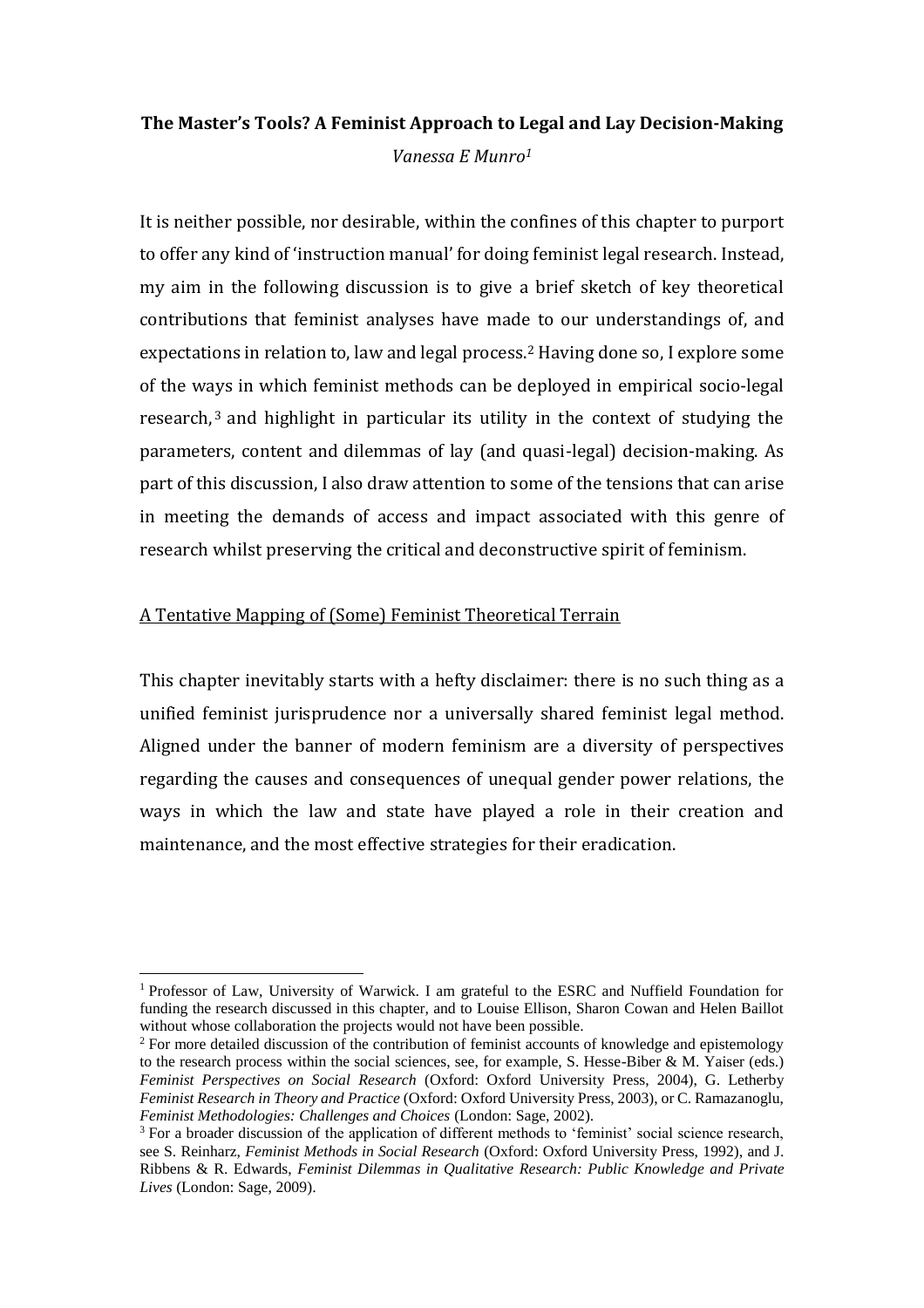For some feminist commentators, women's disproportionate exclusion from positions of political, economic and social power, and their concomitant relegation to private and domestic spheres, reflects an historical legacy of patriarchal privilege that is gradually being eroded by initiatives for equality and nondiscrimination. That this is so, proponents argue, is evidenced – amongst other things – by the increasing numbers of women securing positions of power within the public sphere. But for other feminists, there are more entrenched systems of structural disempowerment that continue to operate notwithstanding some women's ability to successfully 'cheat' the system. Assimilation of women into an unchanged male-defined sphere, or as Iris Young puts it "coming into the game after it has already begun, after the rules have been set, and having to prove oneself according to those rules and standards," is not a tenable blueprint for genuine equality. <sup>4</sup> Instead, what is required, they argue, is a radical deconstruction of the boundaries between public and private spheres and a de facto revolution in the dynamics of gender power. <sup>5</sup> Whilst greater recognition and valuation of women's biological and existential connection to care has been posited by some feminists as the route to securing such empowerment for women, <sup>6</sup> for others any valorisation of this propensity for care serves only to entrench women's disempowerment, tying them to the domestic sphere and affording them status only on the basis of *men's* valuation of their care-giving. 7

Under-cutting these debates, moreover, have been conflicting understandings of the nature of power and a diversity of perspectives regarding the ways in which gendered experiences are reinforced, challenged or overshadowed by myriad 'other' identity markers (including race, class, disability and sexual orientation), $^8$ 

 $\overline{a}$ 

<sup>4</sup> I. Young, *Justice and the Politics of Difference* (New Jersey: Princeton University Press, 1990) at 164 <sup>5</sup> See, in particular, C. MacKinnon, *Feminism Unmodified: Discourses in Life and Law* (Cambridge: Harvard University Press, 1987); C. MacKinnon, *Toward a Feminist Theory of State* (Cambridge: Harvard University Press, 1989). Also A. Scales, 'The Emergence of a Feminist Jurisprudence' (1986) 95 *Yale Law Journal* 1371; and M. Minow, 'Justice Engendered' (1987) 101 *Harvard Law Review* 10. <sup>6</sup> C. Gilligan, *In a Different Voice*: *Psychological Theory and Women's Development* (Cambridge: Harvard University Press, 1982); V. Held, *Feminist Morality: Transforming Culture, Society and Politics* (Chicago: University of Chicago Press, 1993).

<sup>7</sup> C. Mackinnon, above note 5; R. West, 'Jurisprudence and Gender' (1988) 55 *University of Chicago Law Review* 1; D. Rhode, *Justice and Gender* (Cambridge: Harvard University Press, 1982).

<sup>8</sup> K. Crenshaw, 'Demarginalising the Intersectionality of Race and Sex: A Black Feminist Critique of Antidiscimination Doctrine, Feminist Theory and Antiracist Politics' in A Phillips (ed.), *Feminism and Politics* (Oxford, Oxford University Press, 1998); A. Harris, 'Race and Essentialism in Feminist Legal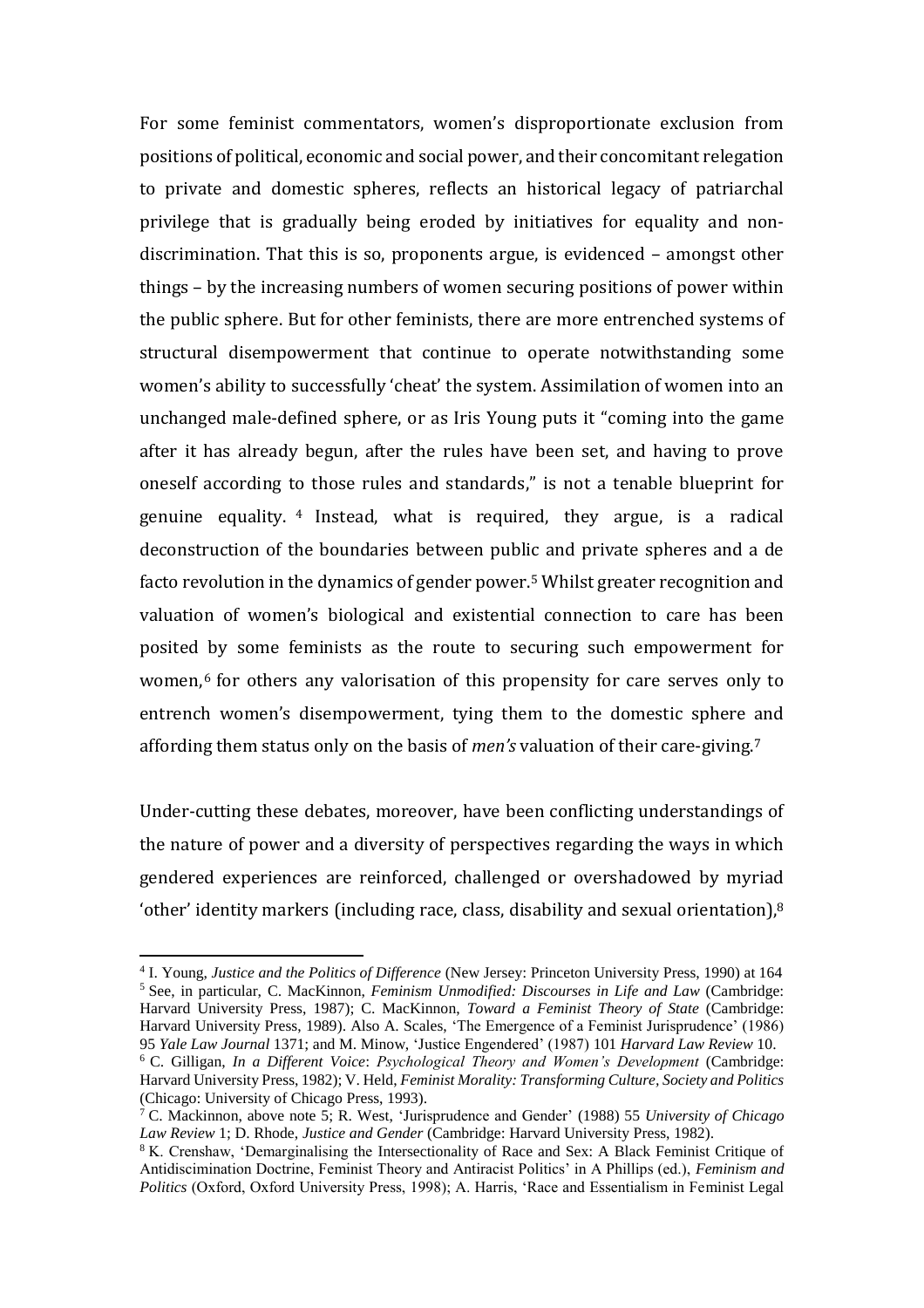as well as by our differential levels of exposure to vulnerability and divergent opportunities to access institutional and inter-personal resources for resilience. 9

But to focus too much on these feminist 'fault-lines' risks disintegrating any basis for collective action and dismissing the experientially powerful connection that many women share with others on account of their gender. Thus, much recent feminist work has focussed instead on identifying points of commonality in the midst of this diversity<sup>10</sup> and on highlighting the extent to which contemporary feminism can rarely be neatly classified exclusively within the bounds of any one conventional 'liberal', 'cultural', 'radical' or 'postmodern' typology. <sup>11</sup> In line with this, I have previously argued that it *is* possible to identify certain 'resemblances' that unite, albeit at times precariously, and often strategically, what are broadly (self) identified as feminist approaches to law and legal reasoning. 12

Focussing on the use of feminist legal methods to examine processes and outcomes of lay decision-making, in the remainder of this chapter, I will draw attention to, and build upon, three such feminist 'resemblances' in particular: namely, (1) a rejection of abstraction and commitment to the importance of context; (2) a sceptical approach towards claims of law's rationality and neutrality; and (3) a reflective attitude towards the role of power and the limits of law as a mechanism of social control. But before exploring how these basic premises impact upon, and frame the application of, feminist legal methods in particular contexts, I will first say a little more about what they each entail.

1. A Suspicion of Abstraction, and Commitment to Context:

Theory' (1990) 42 *Stanford Law Review* 581; M. Mahoney, 'Whiteness and Women, In Practice and Theory: A Reply to Catharine MacKinnon' (1993) 5 *Yale Journal of Law and Feminism* 217; M, Frug, *Postmodern Legal Feminism* (London: Routledge, 1992).

<sup>9</sup> For further discussion, see in particular, M. Fineman, 'The Vulnerable Subject: Anchoring Equality in the Human Condition' (2008) *20 (1) Yale Journal of Law and Feminism* 1.

<sup>10</sup> N. Lacey, *Unspeakable Subjects: Feminist Essays in Legal and Social Theory* (Oxford: Hart Publishing, 2008); J. Conaghan, 'Re-Assessing the Feminist Theoretical Project in Law' (2000) *27(3) Journal of Law and Society* 351.

<sup>11</sup> See, for example, M. Davies & V. Munro (eds.) *The Research Companion to Feminist Legal Theory* (Aldershot: Ashgate Publishing, 2013).

<sup>12</sup> V. Munro, *Law and Politics at the Perimeter: Re-Evaluating Key Debates in Feminist Theory* (Oxford: Hart Publishing, 2007).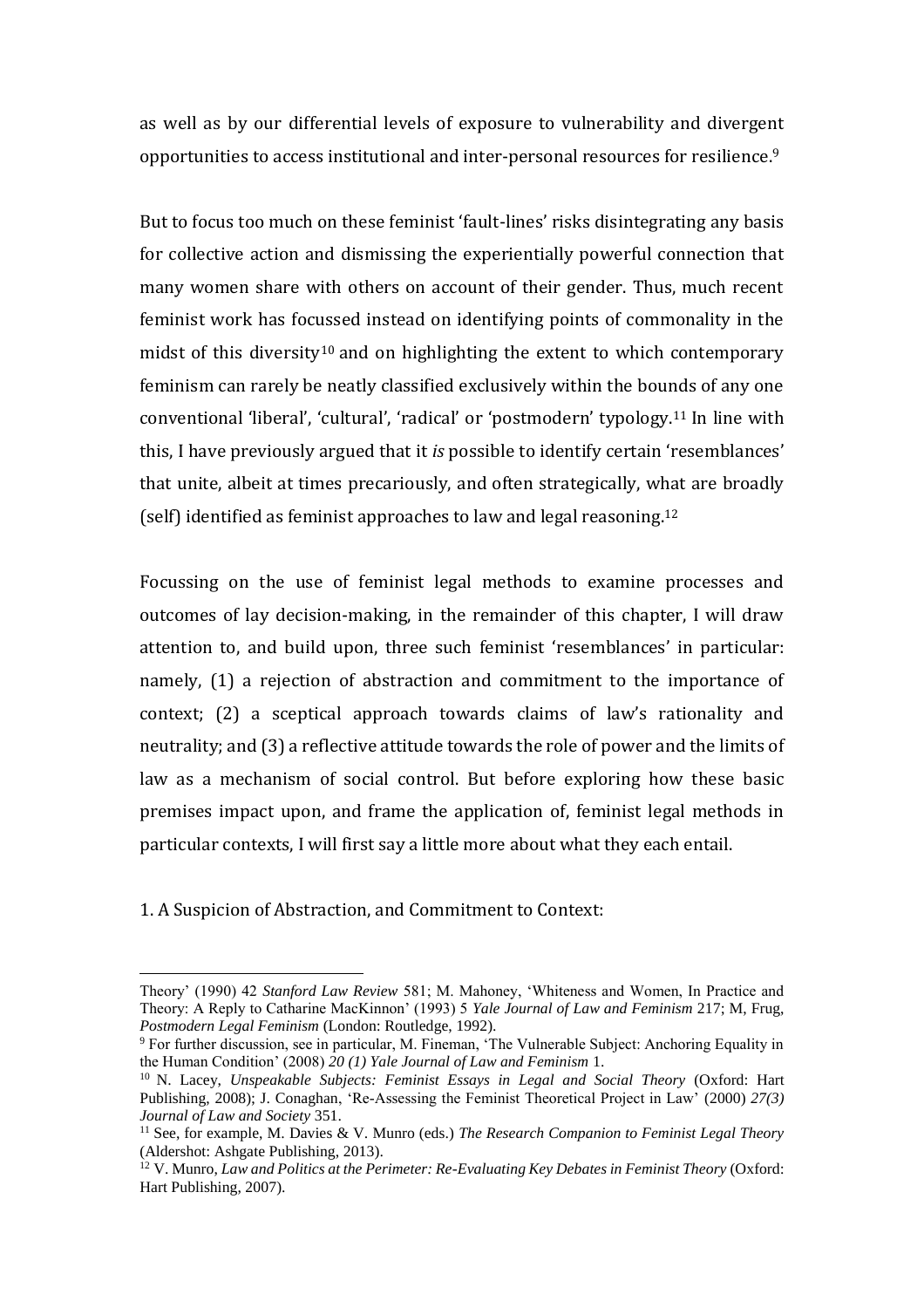Common to much feminist work is an insistence that social and legal problems cannot be understood by techniques that require abstraction - not only because such abstraction obscures important detail about the concrete particularities of people's daily lives, but because it can disguise the operation of problematic power relations. Key thinkers in mainstream liberal political theory – including John Rawls<sup>13</sup> and Ronald Dworkin<sup>14</sup> – have been criticised from a number of quarters for developing sterile frameworks for justice and rights that require the removal of social actors from their everyday environments. <sup>15</sup> In contrast, a prominent theme amongst many feminists has been the need to attend to context, to situate legal problems and to understand their purported solutions within the concrete relationships and situations that give them meaning. This requires paying attention to the law in action – how it is interpreted and applied - as much as, if not more than, the law in theory. It demands embracing the complexities and 'messiness' of social interaction, and an understanding of the human individual as a fundamentally relational entity. This is not to say that context and connection are universally perceived as empowering: relational constructions of femininity have been a source of both admiration and denigration, and the socio-economic disadvantages associated with women's caring responsibilities have been significant. But it is to insist that living is a social phenomenon: relationships shape our identities, communities frame the parameters and meanings of our conduct, and, inevitably, the spaces, functioning and potential of law as a social phenomenon are determined by this. 16

2. A Rejection of the 'Myths' of Legal Rationality and Neutrality:

<sup>13</sup> J. Rawls, *A Theory of Justice* (Oxford: Clarendon Press, 1971).

<sup>&</sup>lt;sup>14</sup> R. Dworkin, *A Matter of Principle* (Oxford: Oxford University Press, 1985).

<sup>15</sup> M. Sandel, *Liberalism and the Limits of Justice* (Cambridge: Cambridge University Press, 1982); A. MacIntyre, *Whose Justice? Which Rationality?* (London: Duckworth, 1988); S. Okin, *Justice, Gender and the Family* (New York: Basic Books, 1989); C. Pateman, *The Sexual Contract* (Cambridge: Polity Press, 1988).

<sup>16</sup> R. West, above note 7; E. Frazer & N. Lacey, *The Politics of Community: A Feminist Critique of the Liberal-Communitarian Debate* (Hemel Hempstead: Harvester Wheatsheaf, 1983).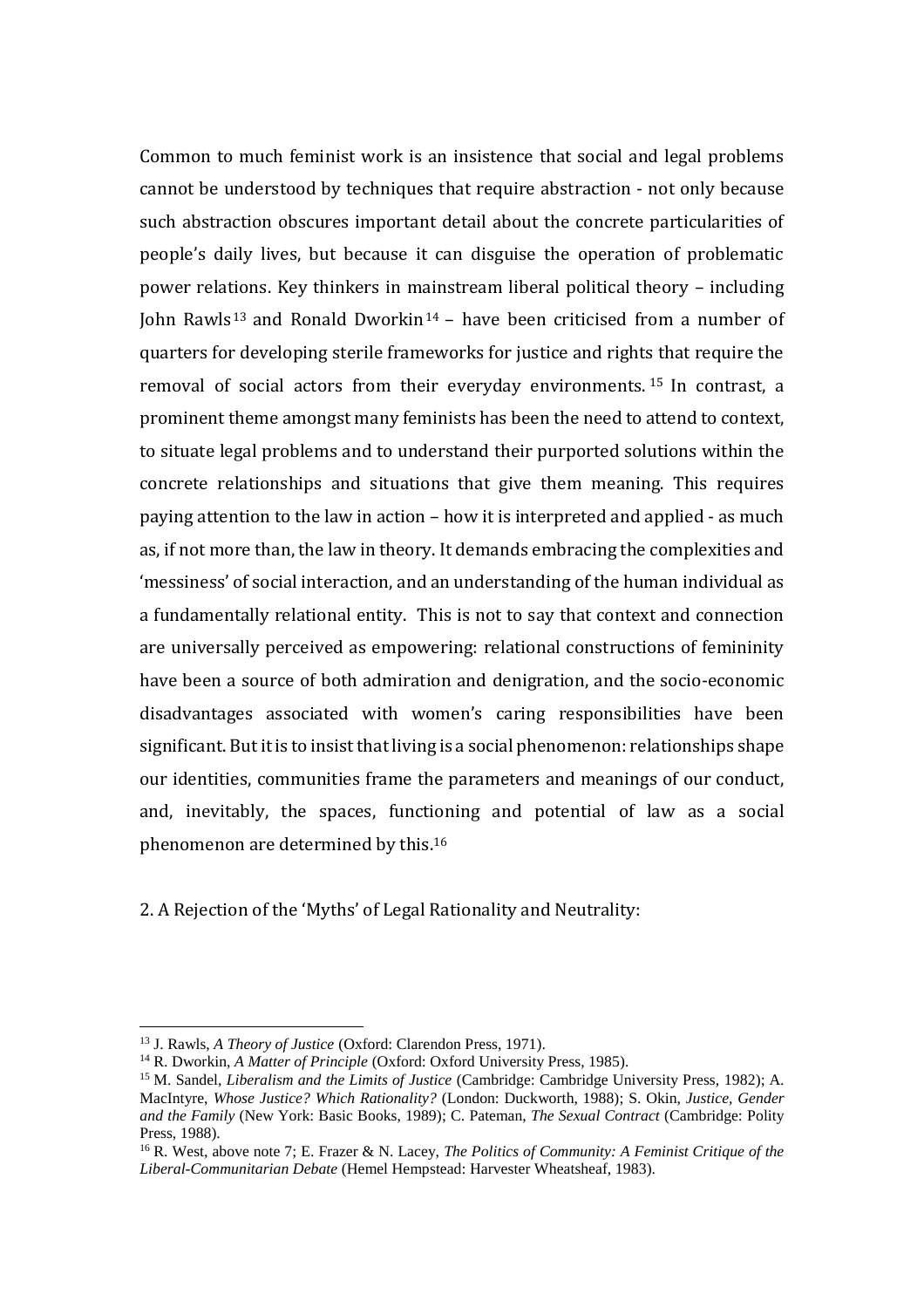It is also a common theme in much feminist legal theory that formalist assertions of law's operation as a closed, coherent and distinctive system of reasoning, with its own language and methods, should be rejected. Alongside prominent Critical Legal Studies scholars,<sup>17</sup> many feminists have insisted that the law, rather than being a seamless web of principles awaiting discovery through legal reasoning,  $^{\rm 18}$ is a patch-work of politically motivated choices, selected on the basis of their ability to support the status quo of (gender) power relations. Legal decisionmakers do not neutrally apply legal rules or interpret broader principles to decipher inevitable outcomes; on the contrary, they make partial (and often selfinterested) appraisals, which are retrospectively cloaked in the trappings of neutrality through constructed doctrines of precedent and natural justice.

Building upon this, feminist work has often been marked by a commitment to uncover the politics of law's operation, to highlight the biases of its agents, and to deconstruct the systems and discourses that disguise this as legal rationality. Striking incarnations of this critique can be found, for example, in a range of jurisdictionally-specific 'feminist judgment projects' in which commentators have taken on the role of 'feminist judge', using the rules and precedents available at the time to re-visit leading cases and explore the extent to which, with different choices, they might have been decided more progressively. Such projects, though operating from the 'inside' of law by adopting its pretensions to precedent and inductive reasoning, provide a powerful counter-illustration of the malleability of legal forms and expose the extent to which, behind a façade of neutrality and rationality, lies a complex amalgam of power, privilege and partisan perspectives. 19

 $\overline{a}$ 

<sup>17</sup> D. Kennedy, *A Critique of Adjudication* (Cambridge: Harvard University Press, 1997); R. Unger, 'The Critical Legal Studies Movement' (1983) 96 *Harvard Law Review* 561.

<sup>18</sup> c.f. R. Dworkin, *Law's Empire* (Cambridge: Harvard University Press, 1986).

<sup>&</sup>lt;sup>19</sup> See, generally, the Women's Court of Canada; Also R. Hunter, C. McGlynn & E. Rackley (eds), *Feminist Judgments: From Theory to Practice* (Oxford: Hart Publishing, 2010); H. Douglas, F. Bartlett, T. Luker & R. Hunter (eds) *Australian Feminist Judgments: Righting and Rewriting Law* (Oxford: Hart Publishing, 2015); K. Stanchi, L. Berger & B. Crawford (eds), *Feminist Judgments: Rewritten Opinions of the United States Supreme Court* (Cambridge: Cambridge University Press, 2016); M. Enright & A. O'Donoghue (eds), *Northern/Irish Feminist Judgments: Judges' Troubles and the Gendered Politics of Identity* (Oxford: Hart Publishing, 2017).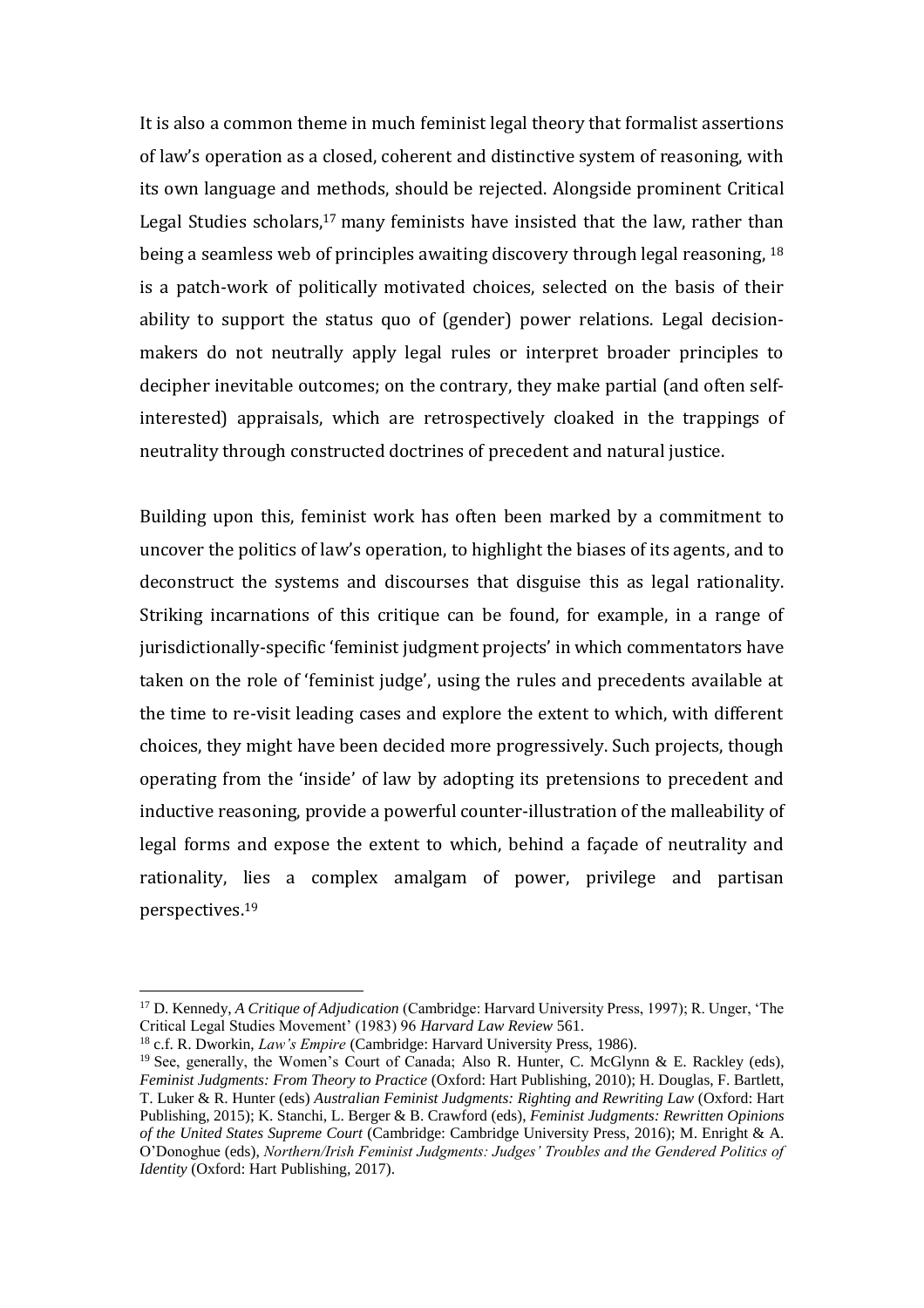## 3. A Mindfulness of the Power, and the Limits, of Law:

Though feminist legal theorists, by definition, are interested in the ways in which law shapes and legitimates patterns of gender relations, there is a shared ambivalence regarding the extent to which law as a form of social ordering has the capacity to create meaningful change. For the most trenchant critics of the liberal state, the law is deeply implicated within patriarchal structures, operating to legitimate and disguise the myriad violent consequences that they etch upon the lives, and bodies, of women. <sup>20</sup> And yet, at the same time, the impulse to resort to the law – to use 'the masters' tools'<sup>21</sup> – in order to campaign for and bring about reform has a measure of irresistibility. Whether selective critical amnesia or a pragmatic concessionary tactic, feminists have typically been reluctant to abandon altogether what Carol Smart referred to as 'the siren call of law', <sup>22</sup> and have often continued to engage with the state in pursuit of legal reforms. But, for many feminists, this process has been marked by an appreciation of the dangers of ceding too much power to law as a form of knowledge and control. It has been emphasised that feminist-driven reforms, even when *prima facie* achieved within legal frameworks, are at perpetual risk of co-option, capture or undoing by more regressive political, economic and social forces in the process of their translation and application; and that the attendant encroachment of legal authority upon women's lives may have damaging effects. 23

## Lay Decision-Making: A Feminist Testing Ground

Feminists have engaged with the 'legal' in a variety of contexts and spaces, but lay decision-making provides a particularly apt terrain for feminist analyses that

 $20$  C. MacKinnon, above note 5.

<sup>21</sup> A. Lorde, *Sister Outsider: Essays and Speeches* (Berkeley: Crossing Press, 2007).

<sup>22</sup> C. Smart, *Feminism and the Power of Law* (London: Routledge, 1989) at 160.

<sup>23</sup> See, for example, K. Bumiller, *In an Abusive State: How Neoliberalism Appropriate the Feminist Movement* (Durham: Duke University Press, 2008); V. Munro, 'Violence Against Women, 'Victimhood' and the (Neo)Liberal State' in M. Davies & V. Munro (eds), above note 11; V. Munro, 'Shifting Sands: Consent, Context and Vulnerability in Contemporary Sexual Offences Policy in England and Wales' (2017) *Social and Legal* Studies; but c.f. J. Halley, *Split Decisions: How and Why to Take a Break from Feminism* (Princeton: Princeton University Press, 2006).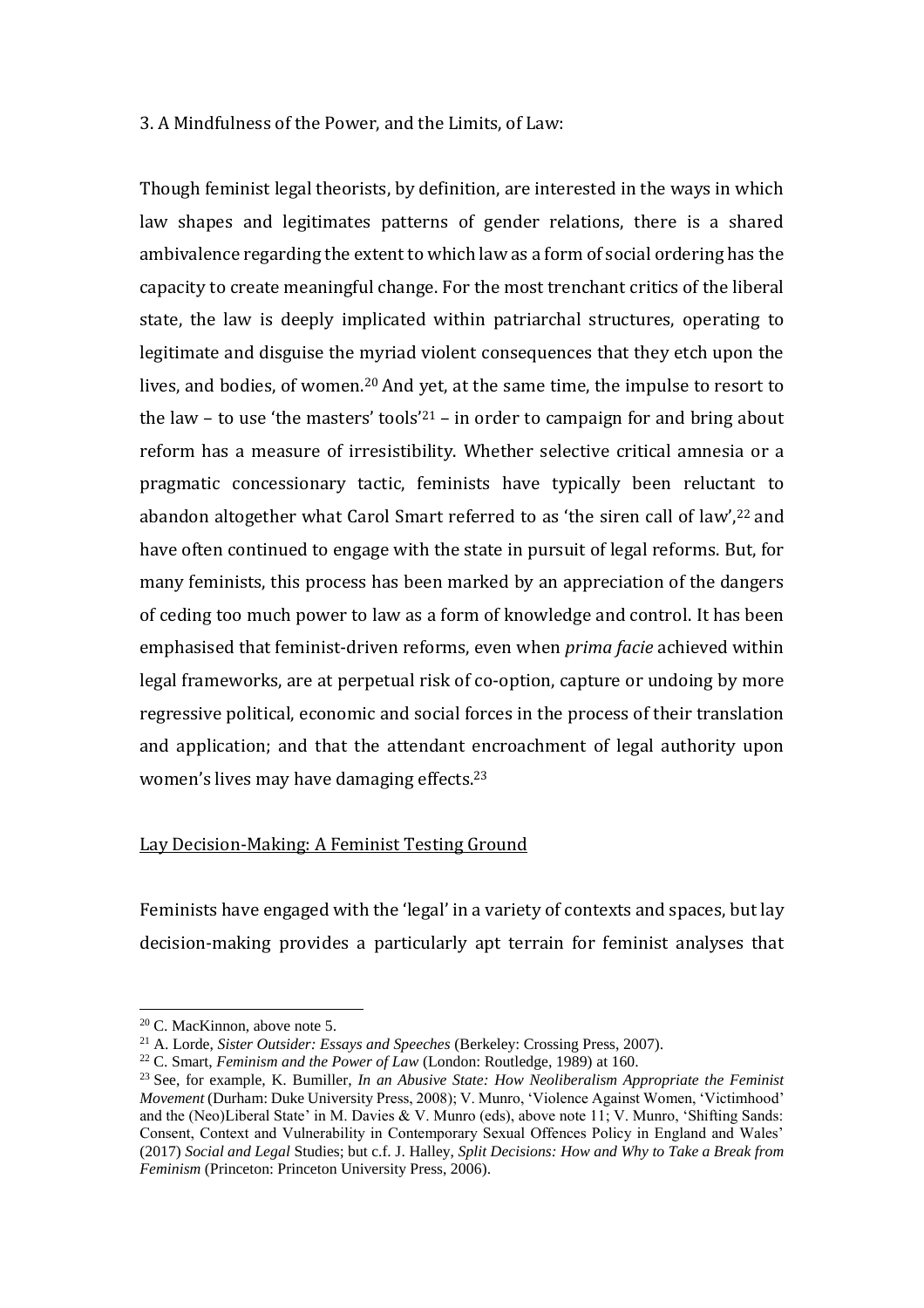emphasise the relevance of concrete context, the discretionary nature of legal outcomes, and the ways in which 'non-legal' factors influence the application and impact of legal rules. In the rest of this chapter, therefore, I focus on a series of studies that my colleagues and I have conducted, which were designed to explore and critically evaluate the mechanics, processes and outcomes of lay (or, at most, *quasi*-legal) decision-making in relation to rape, across two distinct areas of legal functioning, namely criminal justice and asylum. In a context in which many feminists have pointed to the regulation of sexuality – both the regimes that determine the parameter of acceptable and unacceptable intrusion, as well as the social tropes about (hetero)sexual desire, mating conventions and (mis)communication that inform them - as a litmus test for gender relations, 24 these studies raise crucial insights about women's embodied experiences under the law, as well as about the ways in which decision-makers cement, enforce, challenge and resist the law's application of patriarchal norms and structures.

In the discussion below, I will first provide a brief account of the research questions, and methods of data collection and analysis, that drove these studies, before moving on to reflect more broadly on the extent and ways in which, consciously or otherwise, they can be characterised as 'feminist'; and on the advantages and disadvantages that such an orientation has brought to bear.

# *(i) Jury Decision-Making in Criminal Rape Trials*:

 $\overline{\phantom{a}}$ 

Across a series of three consecutive ESRC funded projects, the first of which was conducted in 2003, my co-investigators and I have explored the ways in which (mock) jurors approach the task of deliberating towards a unanimous verdict in contested rape trials, exposing the factors that influence the content, direction and

<sup>&</sup>lt;sup>24</sup> S. Brownmiller, *Against Our Will: Men, Women and Rape* (New York: Simon & Schuster, 1975); S. Lees, *Carnal Knowledge: Rape on Trial* (London: Penguin, 1993);C. MacKinnon, above note 5; L. Gotell, 'Rethinking Affirmative Consent in Canadian Law: Neoliberal Sexual Subjects and Risky Women'(2008) 41 *Akron Law Review* 865; L. Gotell, 'Reassessing the Place of Criminal Law Reform in the Struggle against Sexual Violence' in A. Powell, N. Henry & A. Flynn (eds.) *Rape Justice: Beyond the Criminal Law* (London: Palgrave MacMillan, 2015); S. Cowan, 'Freedom and Capacity to Make a Choice: A Feminist Analysis of Consent in the Criminal Law of Rape' in V. Munro & C. Stychin (eds.) *Sexuality and the Law: Feminist Engagements* (London: Routledge-Cavendish, 2007).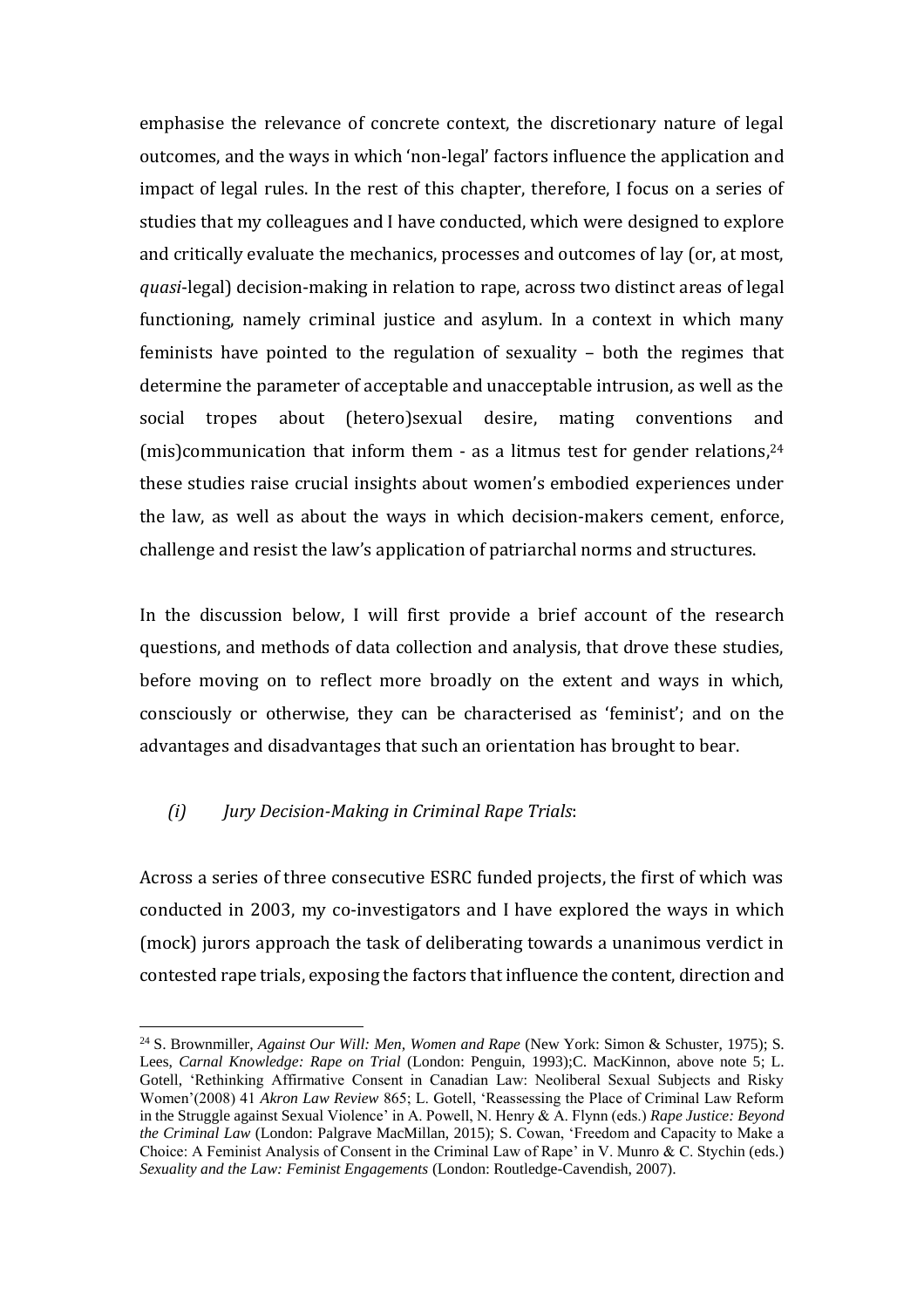dynamics of those deliberations. Each of these projects had its own distinctive focus – the first explored the approach taken by jurors to a complainant who was intoxicated at the time of the alleged assault, and examined the extent to which evaluations of credibility and responsibility might be affected by the means by which she became intoxicated, the nature of the intoxicating substance, and the level of the defendant's intoxication.<sup>25</sup> The second study explored the extent to which providing jurors with 'myth-busting' education (through expert evidence or extended judicial direction) might impact the tone and direction of deliberations involving complainants who displayed what might otherwise be regarded as counter-intuitive behaviours, namely, failing to physically resist the attacker, failing to report the attack immediately to the police, and failing to appear emotionally distraught whilst giving testimony in the courtroom.<sup>26</sup> And, most recently, the third study explored whether, and in what ways, the fact of a complainant giving testimony with the benefit of 'special measures' (either a screen in the courtroom, a live video-link, or pre-recorded evidence-in-chief) influenced jurors' perceptions of her credibility and attendant verdict outcomes. 27

But individually and collectively, these projects were also engaged in the broader enterprise of charting and interrogating the ways in which popular understandings of what rape looks like, expectations in relation to 'normal' heterosexual mating and dating behaviour, and attributions of responsibility for sexual (mis)communication influenced the substance and outcome of jury deliberations. <sup>28</sup> Moreover, in a context in which observation of, and research

<sup>25</sup> E. Finch & V. Munro, 'Breaking Boundaries? Sexual Consent in the Jury Room' (2006) 26(3) *Legal Studies* 303; E. Finch & V.Munro'The Demon Drink and the Demonised Woman: Socio-Sexual Stereotypes and Responsibility Attribution in Rape Trials Involving Intoxicants' (2007) 16(4) *Social & Legal Studies* 591.

<sup>&</sup>lt;sup>26</sup> L. Ellison & V. Munro, 'Reacting to Rape: Exploring Mock Jurors' Assessments of Complainant Credibility' (2009) 49(2) *British Journal of Criminology* 202; L. Ellison & V. Munro, 'Turning Mirrors into Windows? Assessing the Impact of (Mock) Juror Education in Rape Trials' (2009) 49(3) *British Journal of Criminology* 363.

 $27$  L. Ellison & V. Munro, 'A Special Delivery? Exploring the Impact of Screens, Live Links and Video-Recorded Evidence on Mock Juror Deliberation in Rape Trials' (2014) 23(1) *Social & Legal Studies* 3. <sup>28</sup> L. Ellison & V. Munro, 'Better the Devil You Know? 'Real Rape' Stereotypes and the Relevance of a Previous Relationship in (Mock) Juror Deliberation' (2013) 14 *International Journal of Evidence & Proof* 299; L. Ellison & V. Munro,'A Stranger in the Bushes or an Elephant in the Room? Critical Reflections on Received Rape Myth Wisdom in the Context of a Mock Jury Study' (2010) 13(4) *New Criminal Law Review* 781; L. Ellison & V. Munro, 'Of 'Normal Sex' and 'Real Rape': Exploring the Use of Socio-Sexual Scripts in (Mock) Jury Deliberation' (2009) 18(3) *Social & Legal Studies* 1.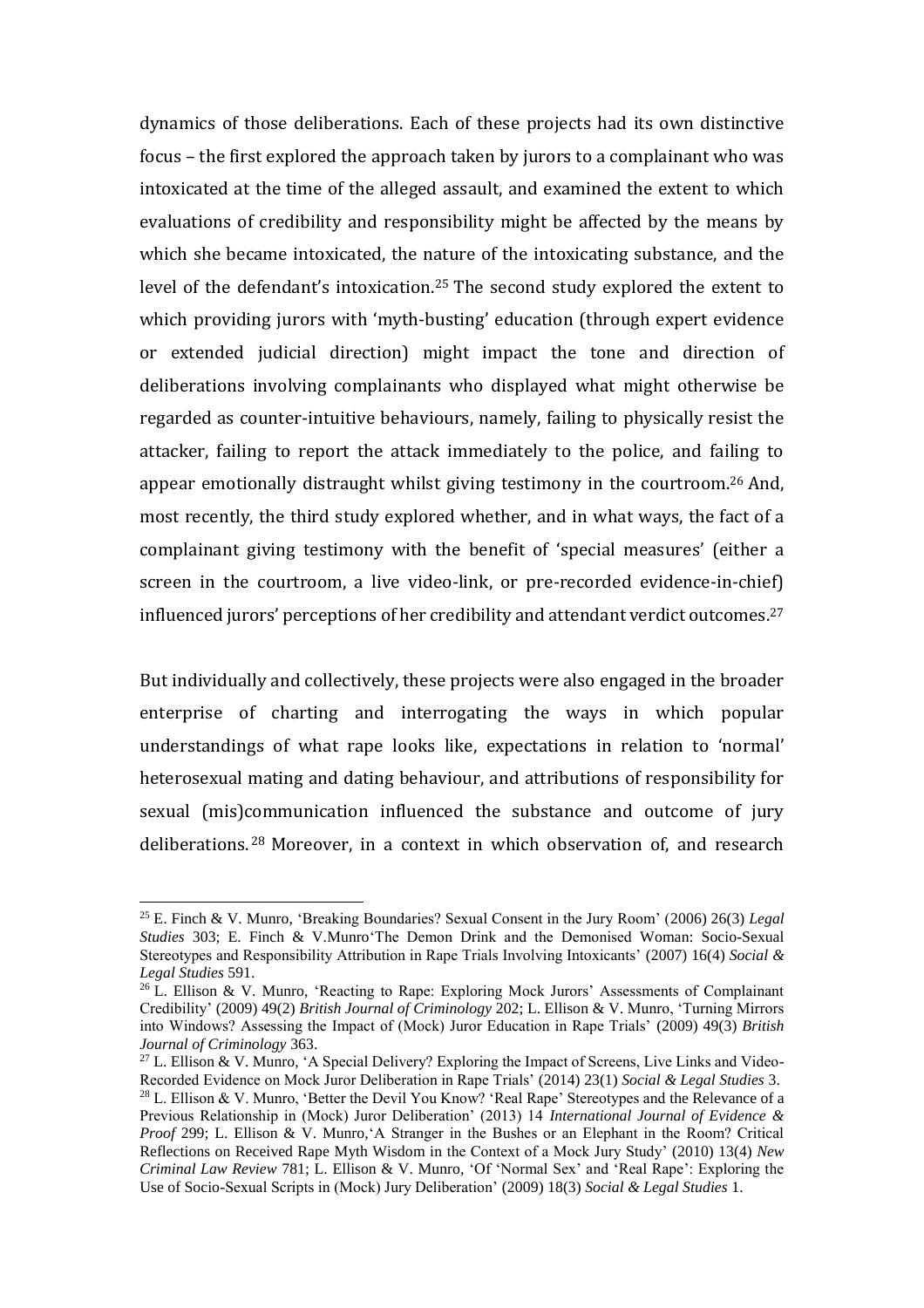about the content of, 'real' jury deliberations is prohibited by the Contempt of Court Act 1981, they provided a glimpse into the discursive dynamics of that process, the ways in which jurors communicate and defend their conclusions to peers, the significance of verdict polls, the impact of the presence of a 'strong' foreperson, and the relevance of gender and other socio-demographics. 29

In each study, a similar method was adopted to simulate and collect deliberation data. Jury service eligible participants were recruited from the general public and asked to observe a real-time re-enactment of one of a series of scripted mini-rape trials that were modified in line with isolated study-relevant variables. Scripts for the trials were created in consultation with a number of criminal justice practitioners, and actors and barristers were recruited to play key roles within the re-enactments. After observing the 'trial', participants were provided with a judicial direction, crafted in accordance with prevailing Bench Book guidance, and then streamed off into juries of 8 to deliberate towards a unanimous, or failing that (and only after 75 minutes) majority, verdict. Deliberations were audio- and video-recorded, and then transcribed for analysis. Elsewhere in this collection, Mandy Burton gives further details regarding the mechanics by which we gathered our deliberation data in these studies, and reflects upon their merits and demerits, as well as their potential to mitigate the chasm of verisimilitude that has often plagued vignette-based simulation studies. 30

## *(ii) Home Office Decision-Making in Asylum Rape Claims:*

 $\overline{a}$ 

Credibility is frequently acknowledged as the first (and most significant) hurdle to be overcome in the process of successfully securing asylum status, <sup>31</sup> and it is

 $29$  L. Ellison & V. Munro, 'Telling Tales: Exploring Narratives of Life and Law within the (Mock) Jury Room' (2015) 35(2) *Legal Studies* 201; L. Ellison & V. Munro, 'Getting to (Not) Guilty: Examining Jurors' Deliberative Processes in, and Beyond, the Context of a Mock Rape Trial' (2010) 30(1) *Legal Studies* 74.

 $30$  For further discussion, see also E. Finch & V. Munro, 'Lifting the Veil: The Use of Focus Groups & Trial Simulations in Legal Research' (2008) 35 *Journal of Law & Society* 30.

<sup>&</sup>lt;sup>31</sup> International Association of Refugee Law Judges (2013) 'A Guide on the Assessment of Credibility in International Protection Procedures' available at: [http://www.asylumlawdatabase.eu/en/content/international-association-refugee-law-judges-guide-](http://www.asylumlawdatabase.eu/en/content/international-association-refugee-law-judges-guide-assessment-credibility-international)

[assessment-credibility-international.](http://www.asylumlawdatabase.eu/en/content/international-association-refugee-law-judges-guide-assessment-credibility-international) For further discussion on the challenges of establishing credibility, see also M. Kagan, 'Is Truth in the Eye of the Beholder? Objective Credibility Assessment in Refugee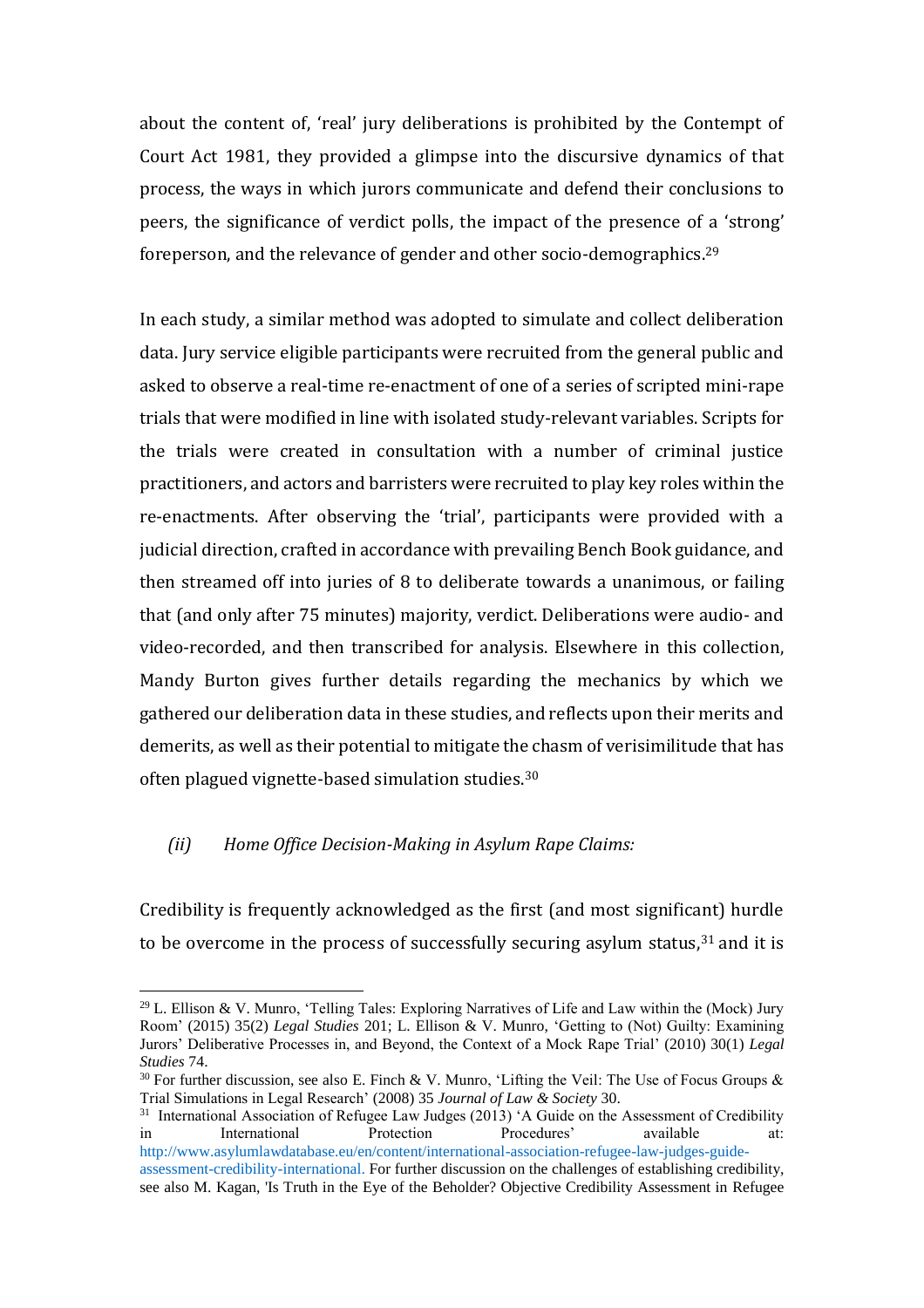well-established that a large proportion of women seeking asylum in the UK will have, or at least will claim to have, experienced sexual violence in the context of, or as part of their reason for, fleeing from their lives in their home countries. 32 Against this background, this project – funded by Nuffield - examined the ways in which asylum decision-makers handle and evaluate claims of sexual violence made as part of women's claims for refugee status. It explored parallels with the criminal justice system, where presumptions regarding what constitutes a credible victim account are similarly marked by expectations of coherent narratives and complete recall, notwithstanding the disassociative effects of trauma experienced by complainants; <sup>33</sup> but it also highlighted the distinctive ways in which cultural and linguistic factors, and the existence of a 'politics of disbelief', may entrench barriers to being heard and believed in asylum decision-making. 34

The study involved over 100 semi-structured interviews with key stakeholders, including immigration judges, Home Office case officers and presenting officers, solicitors specialising in asylum and immigration, interpreters involved in asylum proceedings, and NGO / support organisations. In addition, we undertook a series of observations of First Tier Tribunal appeal hearings across a number of UK sites, focussing particularly on cases involving female appellants who had previously disclosed an allegation of rape. During these observations, the researcher took detailed notes (often verbatim) of the statements made by Home Office presenting officers and Immigration Judges, as well as counsel for the applicant (where present) and – far more infrequently – the applicant herself. The researcher also recorded her observations regarding the overall environment of the tribunal

 $\overline{a}$ 

Status Determinations' (2003) 17(3) *Georgetown Immigration Law Journal* 367; D. Bögner, C. Brewin & J. Herlihy, 'The Impact of Sexual Violence on Disclosure during Home Office Interviews' (2007) 191(7) *British Journal of Psychiatry* 75; J. Herlihy, P. Scragg & S. Turner, 'Discrepancies in autobiographical memories-implications for the assessment of asylum seekers: repeated interview study' (2002) 7333 *British Medical Journal* 324.

<sup>32</sup> Asylum Aid, *Unsustainable*: *The Quality of Initial Decision-Making in Women's Asylum Cases*  (London, Asylum Aid, 2011); London School of Hygiene and Tropical Medicine & Scottish Refugee Council (2009) *Asylum Seeking Women, Violence and Health* (London: LSHTM & SRC, 2009); Refugee Council Briefing,*'The Experiences of Asylum-seeking Women and Girls in the UK'* (London: Refugee Council, 2012).

<sup>33</sup> H. Baillot, S. Cowan & V. Munro, 'Reason to (Dis)Believe? Evaluating the Rape Claims of Women Seeking Asylum in the UK' (2014) 10 (1) *International Journal of Law in Context* 105.

<sup>&</sup>lt;sup>34</sup> H. Baillot, S. Cowan & V. Munro, 'Hearing the Right Gaps: Enabling & Responding to Disclosures of Sexual Violence within the UK Asylum' (2012) 21(3) *Social & Legal Studies* 269.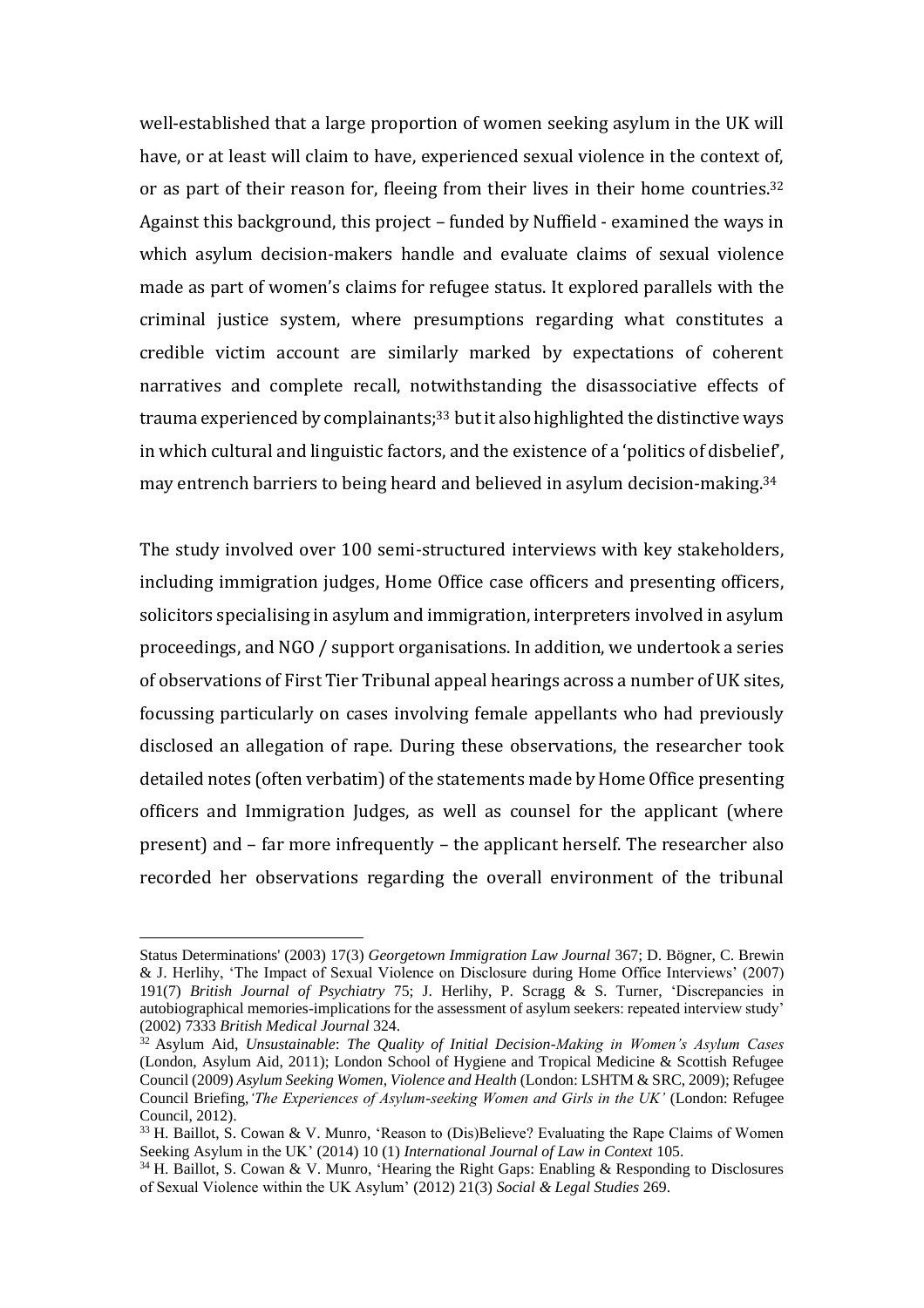centre and hearing room, and the apparent demeanour of, and interaction between, participants. In a number of the cases where tribunal appeals were thus observed, the research team were also able to secure access to surrounding case file documents, including Home Office refusal letters and final tribunal decisions. This provided a valuable context within which to understand the appeal proceedings in the given case, as well as the overall asylum application journey.

The substantive findings of all these studies have been discussed in detail elsewhere, and the aim in this chapter is not to replicate that discussion. Instead, in what follows, I aim to reflect specifically on the ways in which these studies might be seen to be 'feminist' in their orientation, and on the additional insights that this theoretical and methodological approach brought to bear upon their findings. In addition, though, I highlight some of the ways in which their feminist ambitions were frustrated somewhat by the politics and pragmatics of research design, and more broadly by the inevitable tensions of using 'the masters' tools'.

## Mastery, Tools and Methods: Some Feminist Reflections

 $\overline{\phantom{a}}$ 

At the heart of each of these projects was a fundamental commitment to 'asking the woman question'<sup>35</sup> – that is, to uncovering and subjecting to critical scrutiny the ways in which legal frameworks impact upon the lives and experiences of women. Though they often also cast light on the handling and evaluation of men's allegations of sexual violence (which can in themselves be an appropriate subject matter for feminist analysis and insight), women were the primary focus – partly as a consequence of the statistically disproportionate levels of sexual violence perpetrated upon women, and partly because the interconnections between victimisation, (hetero)sexualisation, and femininity ensure that this continues to represent the paradigm of gender power. But – of course – not all research that is interested in women's experiences can, or should, be assumed to be feminist.

<sup>35</sup> K. Bartlett, 'Feminist Legal Methods' (1989) 103 *Harvard Law Review* 829; L. Finley, 'The Nature of Domination and the Nature of Women: Reflections on Feminism Unmodified' (1988) 82 *Northwestern University Law Review* 352.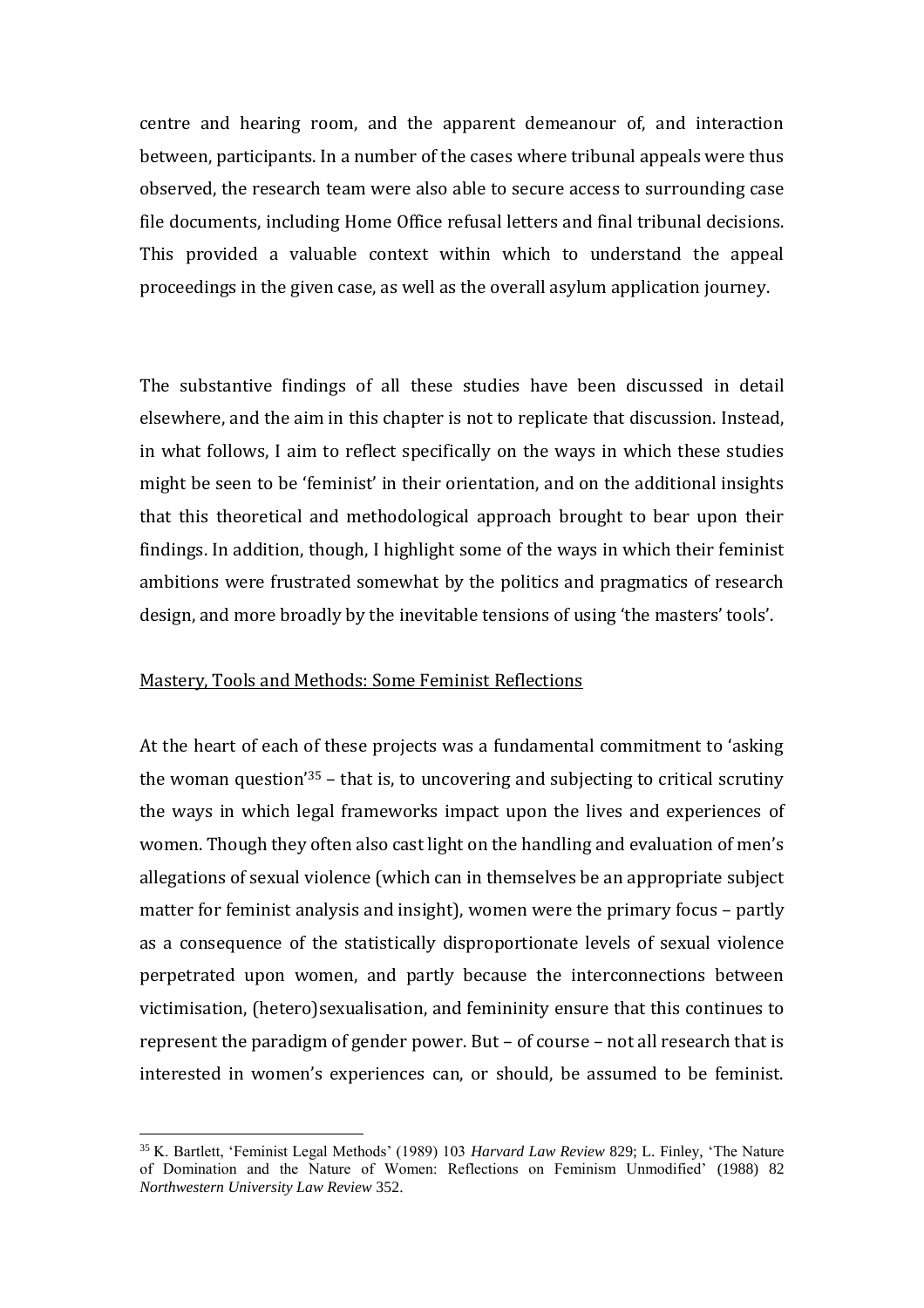'Asking the woman question' may be the fundamental starting point for much feminist research, but it is by no means a solely determinative feature: resultant data regarding women's experiences must also be situated within broader contexts of (gender) power relations, and so too the precariousness of the constructions of 'reason' and 'normality' upon which these relations are often legitimised by powerful stakeholders must be subjected to critical scrutiny. 36

Jurors in criminal rape trials are specifically directed by the judge to apply their 'combined good sense, experience and knowledge of human nature and modern behaviour' (*R v Olugboja* (1981) 73 Cr App R 344) in evaluating the credibility and probative weight of the testimony with which they are presented, and in applying their individual and collective renderings of 'what took place' to determine a defendant's liability. This 'lay' perspective is often juxtaposed against 'legalistic' rationality as part of a broader narrative by which the centrality of the jury to the pursuit of a socially accountable justice is defended. At the same time, however, the unbridled nature of 'popular wisdom' has provoked much anxiety in the sexual offences context where research highlights the existence of problematic public perceptions regarding women's 'appropriate' (that is, non-provocative) sexual and social behaviour, and demanding expectations regarding the 'normal' responses of 'genuine' victims in terms of physically resistance, immediate reporting, and so on. <sup>37</sup> The ESRC projects outlined above track the scale and impact of this 'common sense' understanding of sexual assault on the dynamics and outcomes of jury deliberation. They evidence the limited power of legal doctrine – specifically through the imposition of a test of objectively reasonable rather than subjective belief in consent (s.2 Sexual Offences Act 2003) - to shift the balance of responsibility for negotiating and communicating sexual desire from the complainant to the defendant in the minds of lay decision-makers. Moreover,

<sup>36</sup> See, further, C. Littleton, 'Feminist Jurisprudence: The Difference Method Makes' (1989) 41 *Stanford Law Review* 751; M. Mossman, 'Feminism and Legal Method: The Difference It Makes' (1986) *Australian Journal of Law and Society* 103; K. Bartlett, above note 35.

<sup>37</sup> M. Burt, 'Cultural Myths and Support for Rape' (1980) *38 Journal of Personality and Social Psychology* 217; K. Lonsway & L. Fitzgerald, 'Rape Myths' (1994) 18 *Psychology of Women Quarterly*  220; H. Gerger, H. Kley, G. Bohner & F. Siebler, 'The Acceptance of Modern Myths About Sexual Aggression (AMMSA) Scale: Development and Validation in German and English'(2007) *33 Aggressive Behaviour* 422; J. Temkin & B. Krahe, *Sexual Assault and the Justice Gap: A Question of Attitude* (Oxford: Hart Publishing, 2008).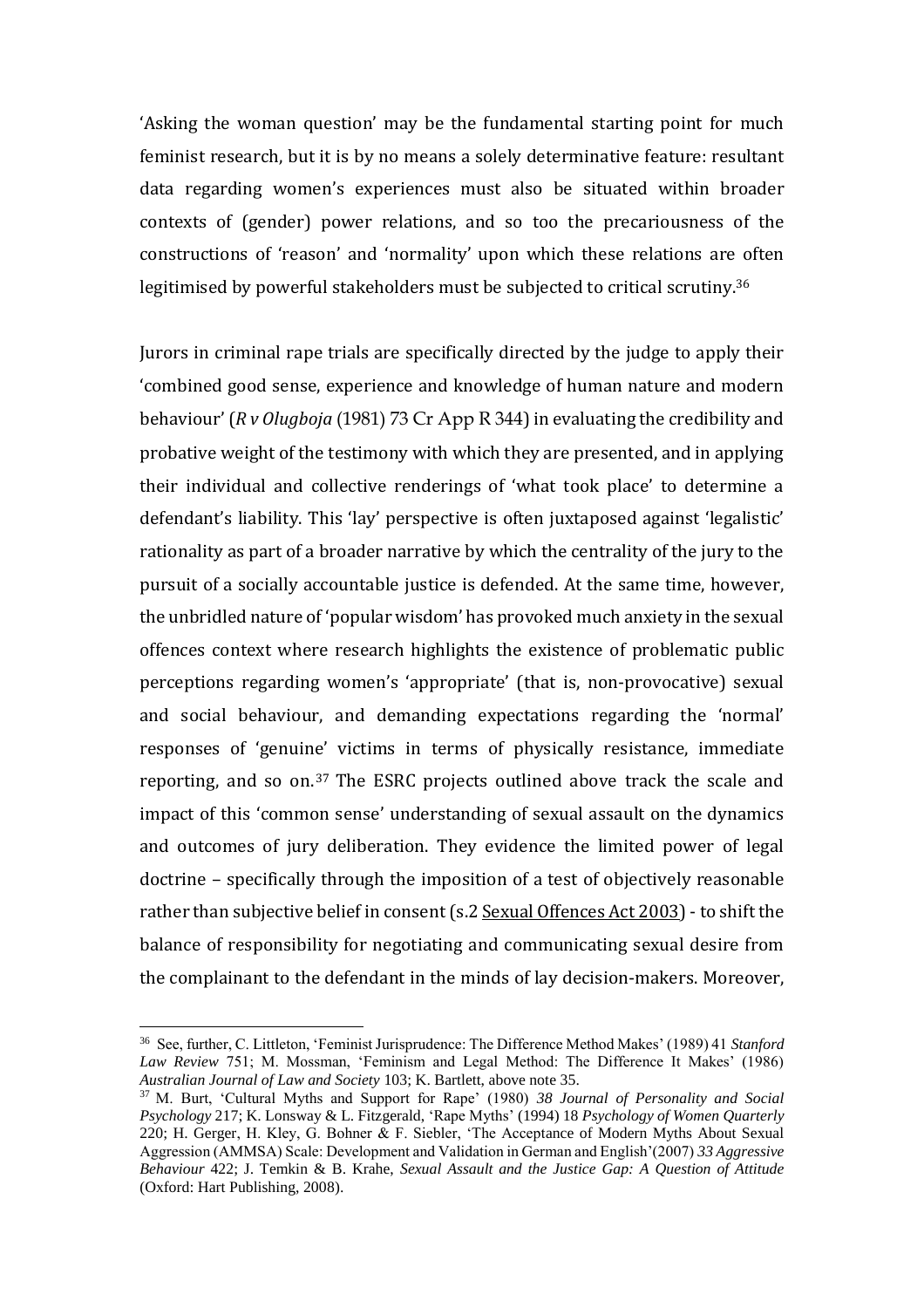they highlight the tenacity of jurors' impulse to 'fill in the gaps' in the narratives provided by witnesses, often by relying on personal experiences and unfounded presumptions, and to cushion the excesses of hetero-normative sexuality with tropes regarding the ease with which signals can be misinterpreted as consent.

In the criminal justice context, it has long been debated whether evidence of similar preoccupations on the part of police and prosecutors are best attributed to personal or institutional biases in progression decision-making, or to pragmatic predictions of the likelihood of conviction based upon projections of jurors' likely perspectives in these regards. But what is clear is that such 'common sense justice' infiltrates and informs the bureaucratic machinery of the criminal justice process, and often in ways that reduce the prospects of redress for a number of rape complainants. Though the asylum study referred to above emerges in a quite different political, procedural and probative context, its findings also clearly illustrated the extent to which presumptions regarding gender and cultural norms, as well as the bounded parameters of political activity vis-à-vis 'mundane' sexual aggression, influenced – and often determined - the outcomes of asylum decision-making, irrespective of formal rules and protocols. A lower burden of proof is required in asylum contexts, designed to give applicants the benefit of the doubt, in recognition of the difficulties that are often encountered in providing objective evidence to corroborate narratives of persecution and predictions of future threat. Despite this, and notwithstanding the at least formally nonadversarial structure of first instance and appeal asylum decision-making, this study highlighted parallels with the criminal justice system's handling of rape in relation to the suspicion encountered by complainants who failed to conform to expectations in terms of demeanour, behaviour before or after the alleged attack, ability to provide detailed and consistent retrospective accounts, and so on. A suspicion that was compounded by a political climate – both in the Home Office, and in the UK more generally - in which asylum-seekers are seen as presumptively untrustworthy, and a 'problem' to be managed and contained by state officials.

To this extent, both of these projects transcend the immediate parameters of a focus on women's experiences, and the dynamics of sexual domination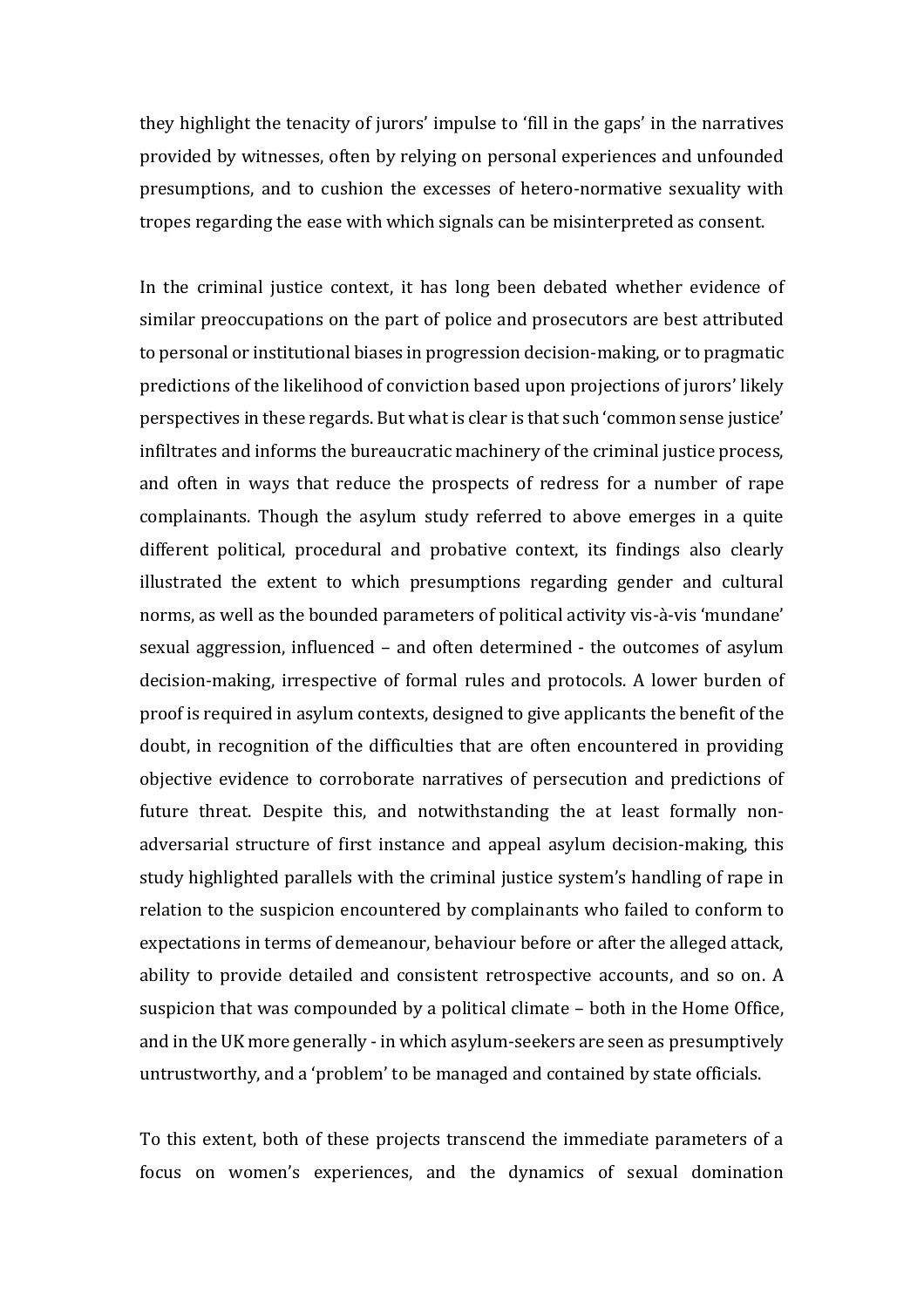specifically, to contribute broader feminist insights regarding the limited impact of legal doctrine, the scale and impact of discretion and bias in the application of 'legal' decision-making, and the ways in which the operation of legal structures cannot be meaningfully detached from social contexts and political agendas. The asylum research in particular also highlighted – within the confines of an empirical study – the necessity of consciously engaging with the intersectionality of women's gendered experiences of 'violence', 'protection' and 'voice'. But there are other key ways in which a feminist sensitivity to the role and relevance of power, relationality and context also played out in these studies to produce additional insights. More specifically, these studies – in different ways – highlighted the impossibility of detachment and impartiality in the face of others' narratives of abuse, particularly when one is tasked with the responsibility for attributing blame and bringing about life-changing consequences in their light.

The bureaucratic structures of the asylum process, as much as the investigative and adversarial protocols of the criminal justice system, promote the myth of 'professional' distance and deliberative neutrality. For feminists, such pretensions send alarm bells ringing, and these studies should strengthen their volume. In the jury studies, notwithstanding the fact that participants knew that their involvement in deliberations was 'mock', there was considerable evidence that jurors experienced stress as a consequence of observing the trial, negotiating with peers towards a collective verdict, and returning that judgment upon the parties before them. Disbelief was suspended to the extent that several jurors commented on how emotionally difficult they had found the deliberation process, noting that they felt a burden of responsibility for determining the fate of the defendant and complainant, and suggesting – for example – that they "won't sleep tonight" as a consequence. There is every reason to suspect that in a 'real' trial, where jurors are exposed to greater amounts of evidence, much of it potentially graphic and brutal, over an extended period marked by numerous disruptions and delays, and are required to reach a verdict upon which there is no doubt that very real consequences will befall the trial parties, the emotional labour referred to by our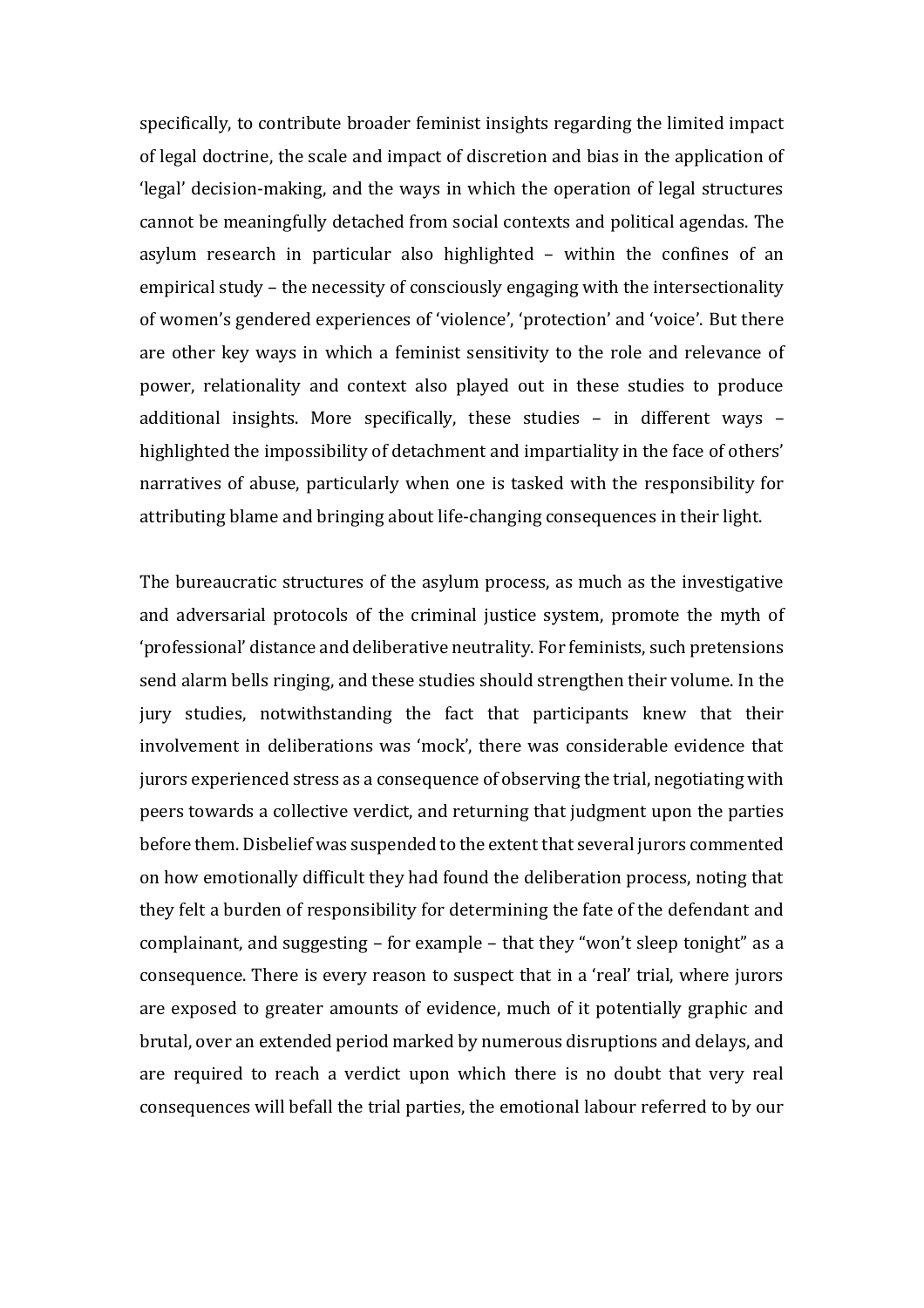mock participants will be particularly acute; <sup>38</sup> and yet, jurors continues to be selected at random, provided with very little information regarding what is expected of them and directed at the end of their service that to talk about their experiences in the jury room again would be a contempt of court for which they may face punishment. This has ramifications both for the ethical treatment of lay participants within the criminal justice system, and for our appreciation of the ways in which – under such emotional pressure – jurors may become increasingly susceptible to coping strategies that demonise or depersonalise trial participants, or invoke cognitive shortcuts in order to expedite their emotional exposure. 39

Similarly, in the asylum study, a prominent theme that emerged from the interview data was the extent to which quasi-legal decision-makers, employed by the Home Office to interpret and apply the provisions of the Refugee Convention and associated doctrine but often without formal legal qualifications, struggled to manage the emotional labour involved in being exposed to, and deliberating upon, narratives of abuse on a recurring basis. The institutional and political context in which asylum decision-making takes place, moreover, increased the sense of 'burn-out' and 'compassion fatigue' exhibited by a number of participants, and threatened to significantly reduce the prospects for justice for individual asylumseekers. Home Office personnel were seen, in some – but not all – cases to disengage from the specifics of each narrative, viewing them – collectively – as 'stories' that should be met with presumptive suspicion. What was also apparent in this study, and amplified when cast through a feminist lens that is mindful of the politicised nature of personal experience and the significance of relationship and community to personal identity, was the ways in which the background of the interpreter in asylum proceedings can have a considerable impact not only upon the applicant's experience of the process and her prospects for being able to 'tell her story' effectively and convincingly, but also upon the interpreter, and his/her emotional well-being in this interaction. Interpreters – many of whom will have come from the same community as the applicant, and may have experienced, or

<sup>38</sup> N. Robertson, G. Davies & A. Nettleingham, 'Vicarious Traumatisation as a Consequence of Jury Service' (2009) *48 Howard Journal of Criminal Justice* 1.

<sup>&</sup>lt;sup>39</sup> L. Ellison & V. Munro, 'Taking Trauma Seriously: Critical Reflections on the Criminal Justice Process' (2016) *International Journal of Evidence and Proof*, forthcoming.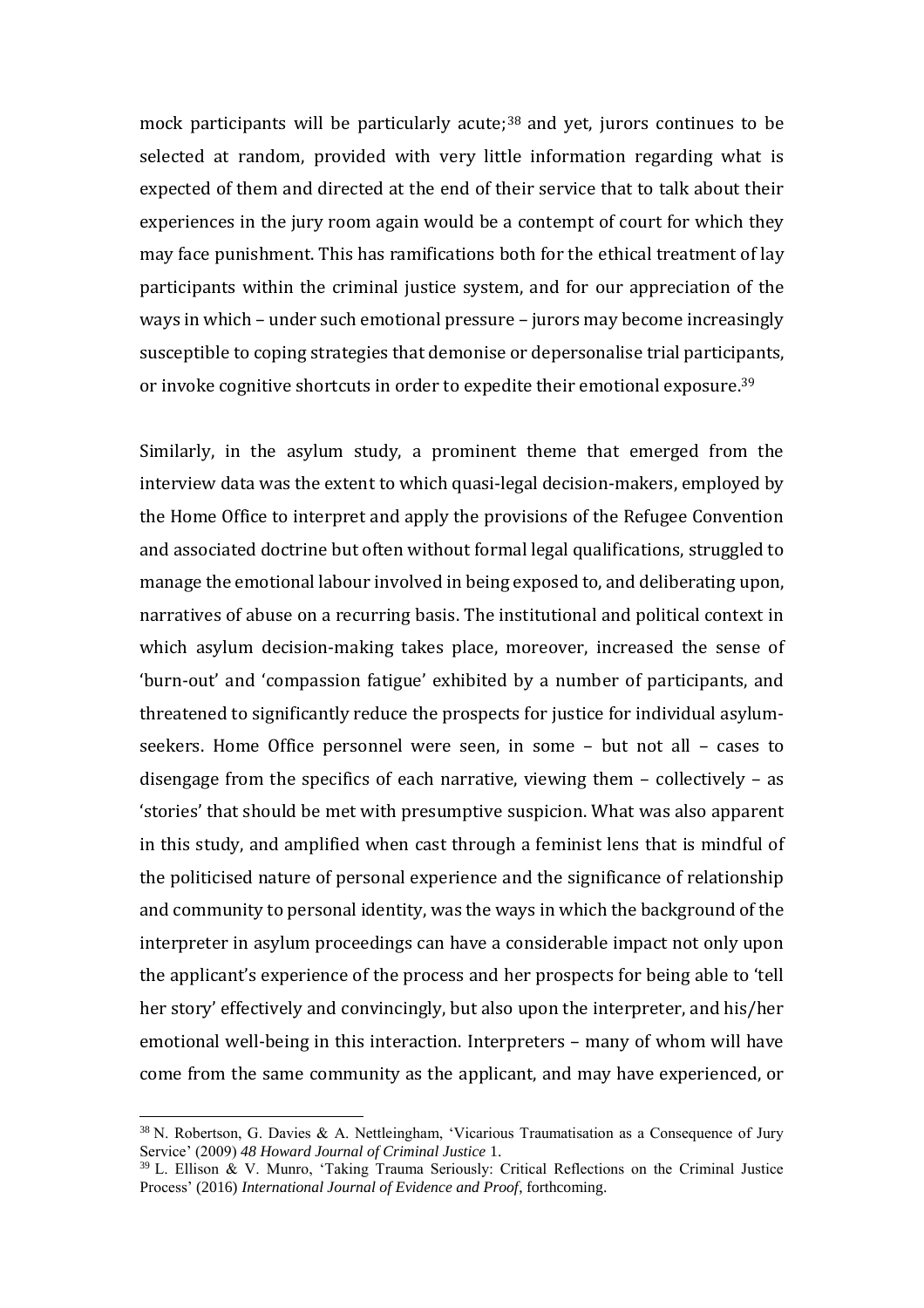known family and friends who experienced, the dynamics of persecution that the applicant recounts – often reported high levels of emotional upset as a consequence of their professional involvement, with several commenting that they had been reduced to tears after hearings. Meanwhile, it was apparent that – for applicants – the cultural and political orientation of the interpreter (whether actual or surmised) made a crucial difference to their ability to recount experiences openly. This served, in many cases, to increase the emotional challenges already experienced by applicants who are being asked (often on a repeated basis) to narrate traumatic events to satisfy others' evaluation, in unfamiliar and frequently intimidating bureaucratic or tribunal environments. 40

In both contexts, then, when the veil of law's pretence at neutrality and rationality is – at least partially - lifted, the inherently emotional nature of criminal justice and asylum decision-making, for quasi-legal professional and lay participants alike, begins to emerge; and with it arises a raft of questions regarding how best to acknowledge and attend to that emotionality, and support decision-makers in managing it effectively and productively, in ways that ultimately increase rather than reduce the prospects for a just outcome. In these respects, both studies are indebted to, and influenced by, feminist theories and methods, and can be seen to go beyond merely 'asking the woman question' in specific legal contexts, in order to uncover surrounding power dynamics and their relational ramifications.

But there are also some important ways in which these projects perhaps fell short of their feminist methodological ambitions. The primary focus of the Nuffield study was an exploration of the bases upon which adjudicators assessed credibility and made decisions in relation to women's asylum claims. But to the extent that the processes through which this reasoning was channelled also had profound experiential impacts upon both decision-makers and claimants, the absence of women's voices is lamentable. Women's experiences were represented in this study, but they were mediated in interviews through the lens of NGO

<sup>40</sup> H. Baillot, S. Cowan & V. Munro, 'Second-Hand Emotion? Exploring the Contagion of Trauma and Distress in the Asylum Law Context' (2013) 40 (4) *Journal of Law & Society* 509.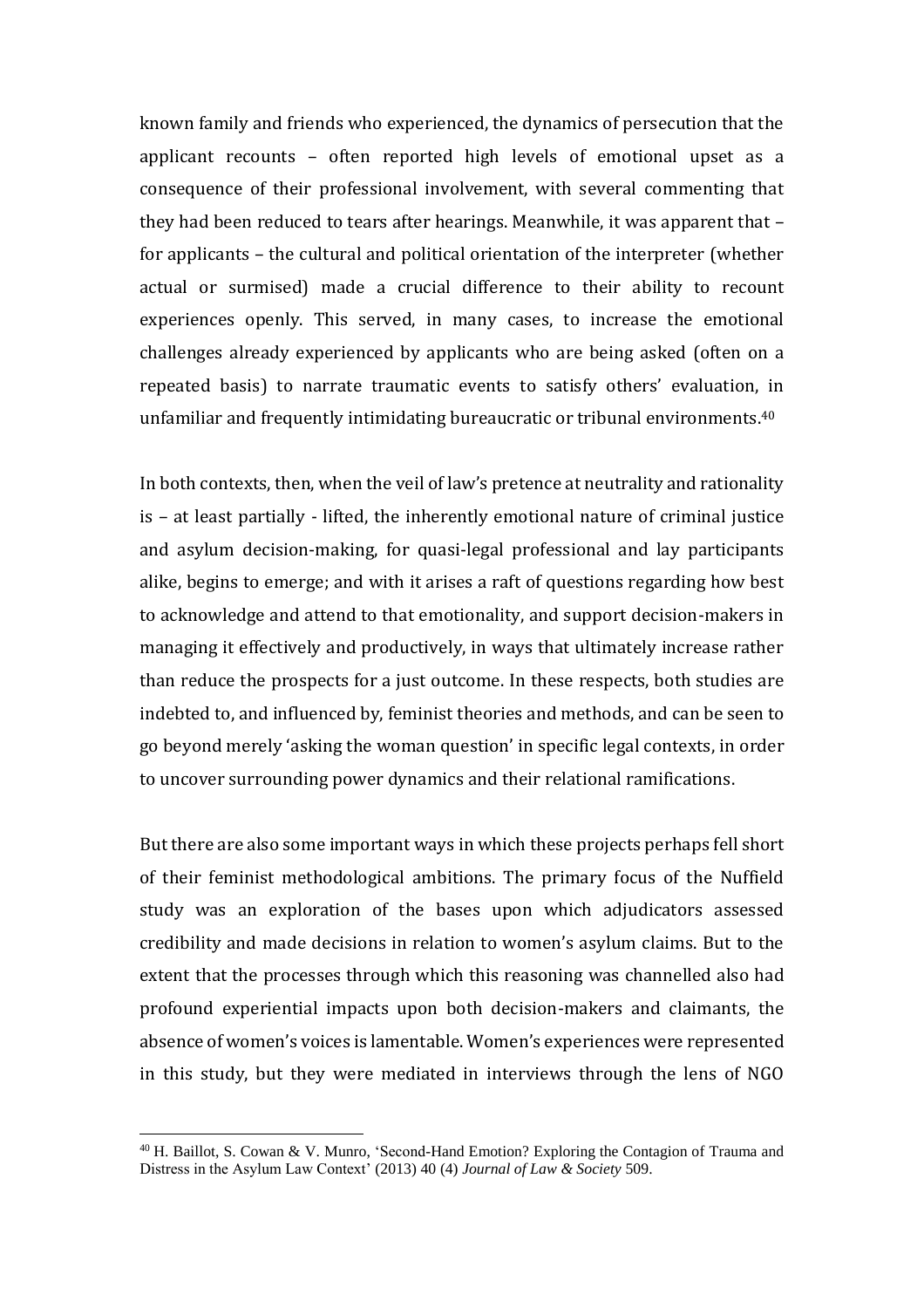support workers' and others' interpretations, and the paper-based format and intimidating environment of the appeal tribunal entailed that women's voices were rarely directly heard in this forum. The research team took a conscious decision – grounded on ethical and pragmatic considerations – not to conduct interviews with women claimants, but this does diminish the texture with which their experiences can be discerned in the study, and raises important questions about representation, authenticity and voice for feminist purposes. But this is a restriction that also speaks to some of the broader methodological dilemmas – discussed below - that can be faced in conducting feminist empirical legal research, in particular as a consequence of the need to make strategic concessions to gatekeepers, and / or to make the substance of the research 'useful' (which also perhaps entails being palatable) to those with the power to bring about reform.

## Feminist Dilemmas: Access, Impact and What Lies Between

The power dynamics underpinning empirical research are often complicated. In many cases it involves negotiating with gatekeepers to identify minimally intrusive mechanisms for securing access to required data, and satisfying stakeholder participants of the impartiality of the researchers, the rigour of the analysis process, and the uses to which the resultant outcomes will be put. From the outset, these considerations can jar against feminist critical conventions, requiring an abstraction of research questions from the political context in which they originate, and an assertion of 'neutrality' – or at least a postponement of partiality – within the data collection and analysis process. Feminist researchers are often faced, therefore, with the choice of either being at least partially complicit in reaffirming artificial understandings of the social world, including the processes of engaged social research, or failing altogether to secure the empirical data with which to uncover, challenge – and seek to reform – problematic social behaviours. Navigating through this dilemma may involve a strategic 'softening' of feminist edges. So too, at the end of the research process, whilst the achievement of 'impact' is often a precarious matter embedded within institutional and political vagaries beyond the control of the researcher, maximising 'pathways to impact' may entail – to some extent at least - a re-